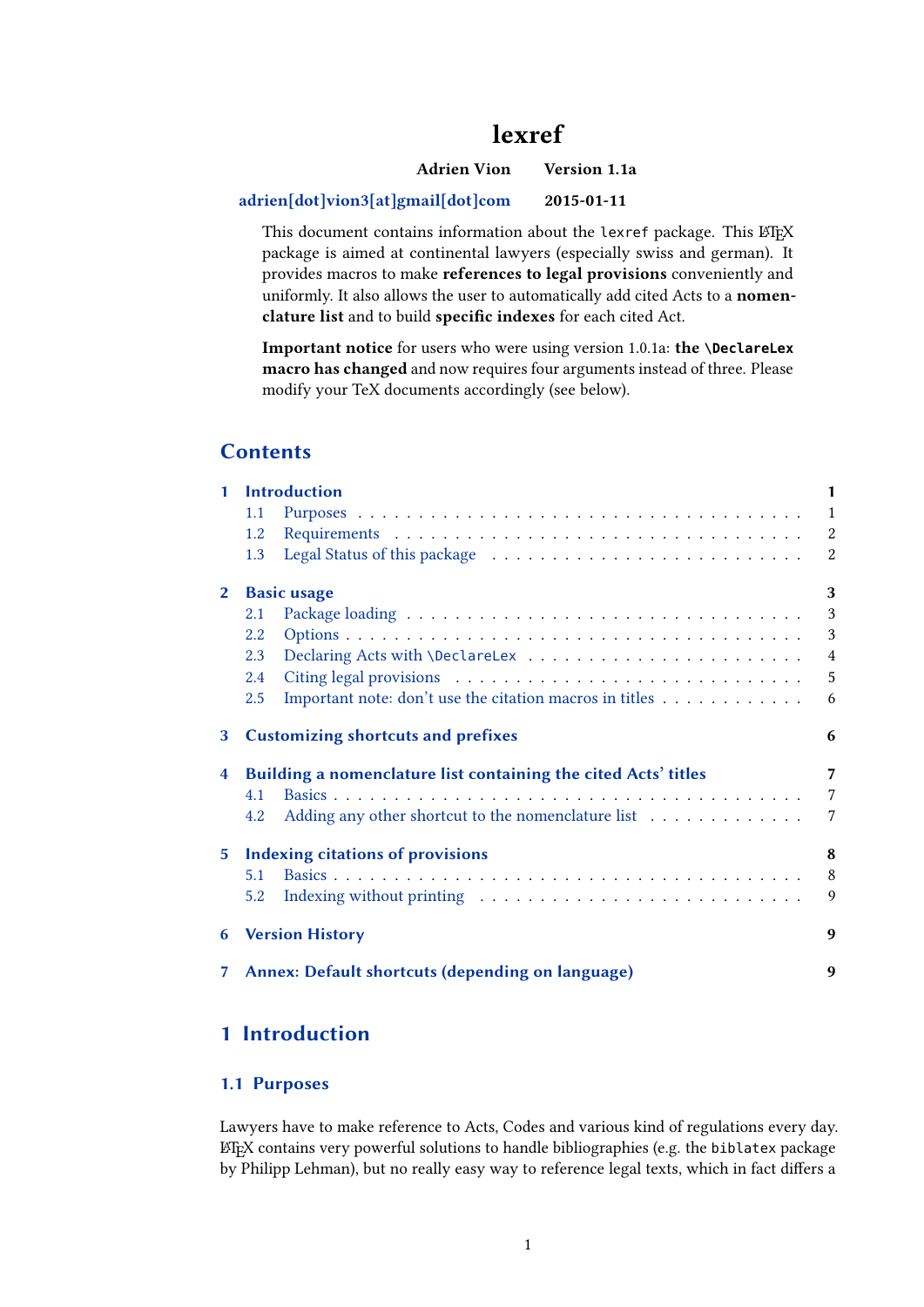<span id="page-1-0"></span>bit from citing regular documents (books, etc.). Usually, legal texts shouldn't be part of the bibliography but have instead to appear in a separate nomenclature list, which also often contains other shortcuts, etc.

This package has three purposes:

- 1. First of all, this package will help you reference conveniently and uniformly regulations inside your text, whether in text body, brackets or footnotes. By using a simple \DeclareLex macro, you define precisely and once and for all how each Act will be referenced.
- 2. Cited Acts must frequently be added to a nomenclature list. When done manually, this can be painful, especially in long documents citing many different Acts. This package can do this 'dirty job' for you, ensuring that every cited Act will be included in the nomenclature. The package I chose to build the nomenclature is nomencl<sup>1</sup>. The nomenclature list can also be completed with any arbitrary other shortcuts.
- 3. A very useful thing for readers of legal books is an index of every legal disposition cited. Again, doing this manually is a tedious task; lexref will also do this for you. The package splitidx $^2$  is used to this end and creates a  $\boldsymbol{s}$  eparate  $\boldsymbol{s}$ ubindex for every Act.

#### 1.2 Requirements

You need the following packages in order to use lexref:

etoolbox Used to define commands, test things, etc.

- xargs Used to define commands with optionnal arguments.
- xstring Used to test strings.
- nomencl Used to build the nomenclature list.
- splitidx Used to build the multiple indexes.

You don't need to load them; lexref already does it. These packages are all part of standard LATEX distributions so there shouldn't be any problem about their loading.

Splitidx uses python to process the index file, so be sure to have it installed if you want to use the indexing feature of lexref. splitidx also offers alternate ways to proceed, see its documentation for further details.

#### 1.3 Legal Status of this package

#### © Adrien Vion 2013.

This work may be distributed and/or modified under the conditions of the LaTeX Project Public License, either version 1.3 of this license or any later version. The latest version of this license is in http://www.latex-project.org/lppl.txt and version 1.3 or later is part of all distributions of LaTeX version 2005/12/01 or later.

This work has the LPPL maintenance status 'maintained'.

<sup>1</sup> <http://www.ctan.org/tex-archive/macros/latex/contrib/nomencl>

<sup>2</sup> <http://www.ctan.org/pkg/splitindex>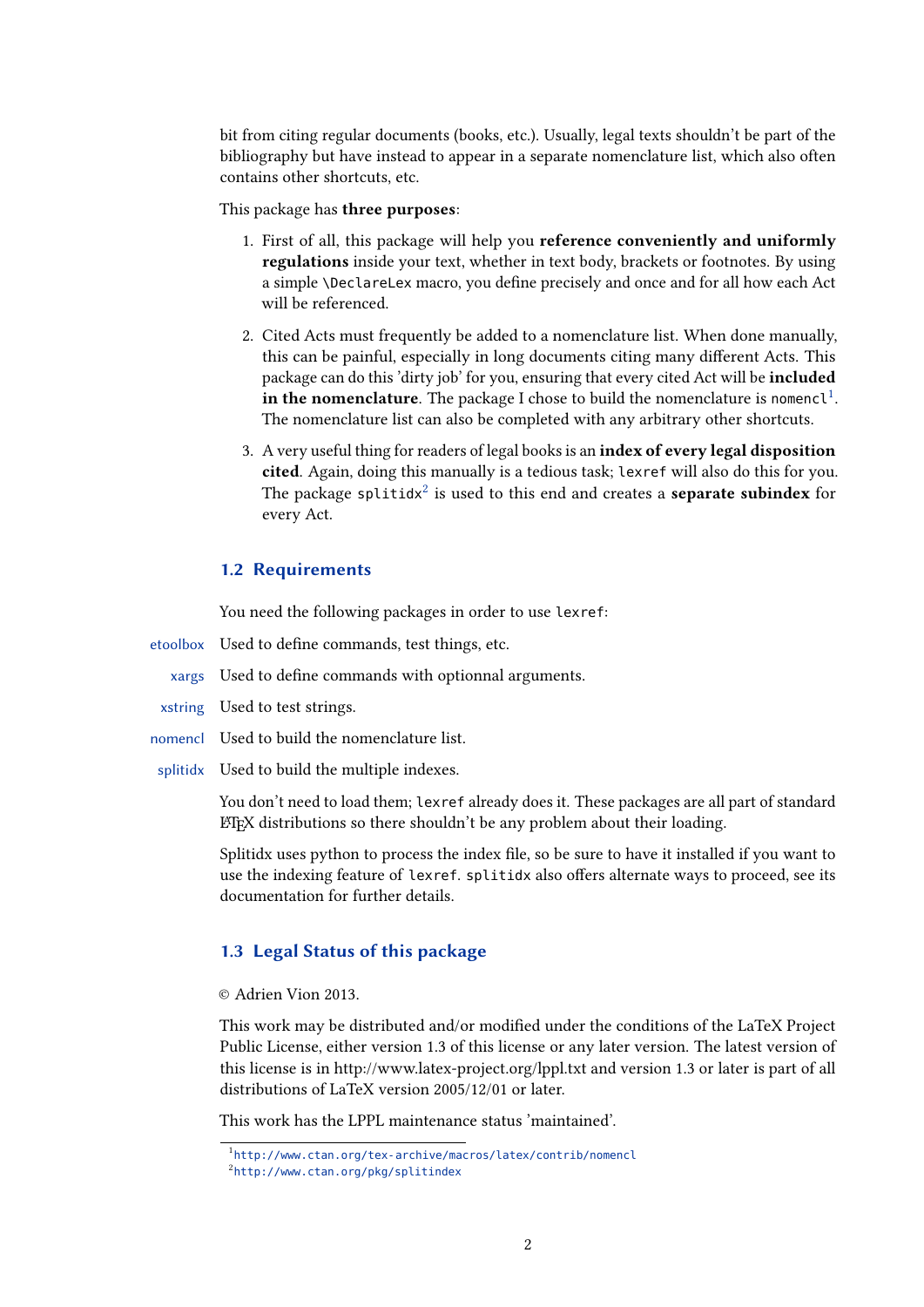<span id="page-2-0"></span>The Current Maintainer of this work is Adrien Vion.

This work consists of the file lexref.sty and the related information files.

Please note that this work is experimental (still alpha version) and that retrocompatibility may not be ensured.

### 2 Basic usage

#### 2.1 Package loading

Use the standard macro in the preamble of your .tex document:

\usepackage[ $\langle$ option list $\rangle$ ]{lexref}

 $\langle$  *option list* $\rangle$  is a comma separated list of options.

#### 2.2 Options

#### 2.2.1 Language and region selection

The package contains some language and region dependant macros, which are mostly prefixes used to cite dispositions (e.g. 'art.'). Default is english (see the annex, p. [9\)](#page-8-0). You can use the three following options to override default settings:

- CHfr For users from french part of Switzerland. See the annex for the list of macro redefinitions.
- CHde For users from german part of Switzerland. See the annex for the list of macro redefinitions.

DE For users from Germany. See the annex for the list of macro redefinitions.

Please note that these options are totally independent from your babel settings.

Using another language is possible and easy: you will just have to renew the LexShortcuts (see p. [6\)](#page-5-0).

Please note that citing french laws might not properly work, mostly because of the dashes and letters contained in their disposition numbers. As a matter of fact, you shouldn't have any serious problem regarding the citation *print* (as 'art.' is the same in singular or plural), but indexing won't work properly with french laws. To get a better result, the string tests applied to disposition numbers in order to determine if they're plural or singular, and to sort them within the indexes should be finetuned. This could be implemented in next versions, as well as some other options to the \DeclareLex macro.

#### 2.2.2 Other options

The four following options can also be loaded:

- nomencl When loaded, this option adds to the nomenclature every Act, if at least one of its dispositions is cited. See p. [7](#page-6-0) for further details.
- shortcutstolist When loaded, this option adds to the nomenclature every LexShortcut used in the document. See p. [7](#page-6-0) for further details.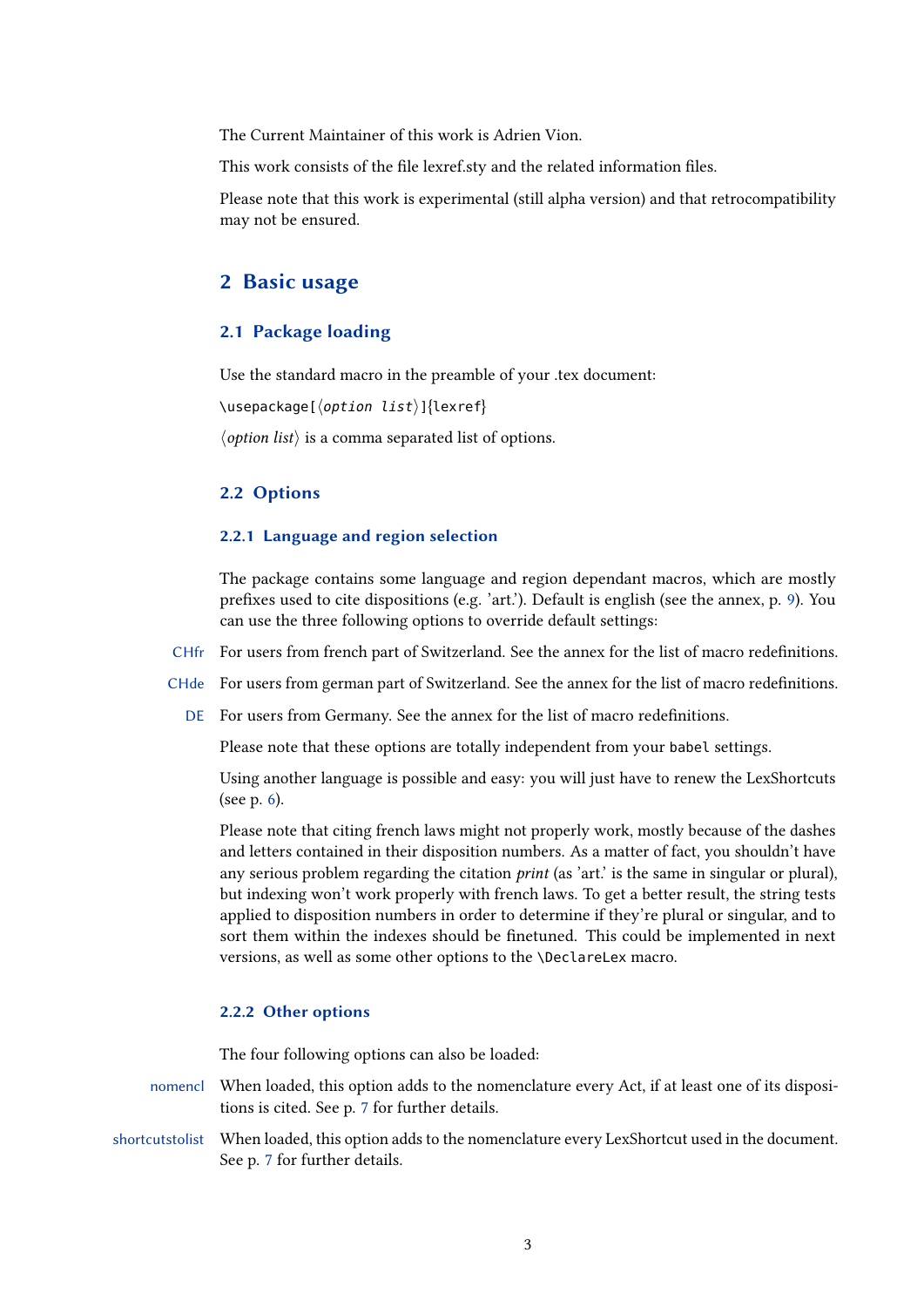- <span id="page-3-0"></span>indexing When loaded, process every citation of a disposition to an . idx file which also allows to build a subindex for every Act. See p. [8](#page-7-0) for further details.
- noprint When loaded, the Act citation macros don't print anything but will still affect the nomenclature and the index.

#### 2.3 Declaring Acts with **\DeclareLex**

The first step is using the following macro for each Act you want to cite in your document.

 $\Delta$ \DeclareLex{ $\langle$ Act's macro}}{ $\langle$ printed abbreviation}][ $\langle$ Act's full name}][ $\langle$ alt option}]

An example with swiss ZGB would be (assuming the package option CHde is set):

\DeclareLex{ZGB}{ZGB}[Schweizerisches Zivilgesetzbuch vom 10. Dezember 1907]

This macro will use its first argument ( $\langle Act's\ macro\rangle$ ) to create a series of other macros. In this example, this command will create a  $\angle$ ZGB command (among others), which you can use in the whole document to cite this Act. Because it is used to create macros, you should avoid using any special character (no spaces, etc.) in the first argument of \DeclareLex, and make sure it is different from any other macro already defined (otherwise your compilation will crash).

For example, using \ZGB{2} will print 'Art. 2 ZGB'. The printed Act's name in this output (ZGB) is given by the second argument of \DeclareLex ( $\langle$ *printed abbreviation* $\rangle$ ).

In this example there is no difference between first and second argument. In some cases, you may want the citation macro to be different than the printed name. Suppose you want to cite the Dresdner Entwurf of 1866. You can then type:

\DeclareLex{DEw}{Dres. Entw.}[Dresdner Entwurf (1866)]

This will create a \DEw macro, which when used (for instance \DEw{88}) will output 'Art. 88 Dres. Entw.'.

The third argument ( $\langle Act's full name \rangle$ ) is only used for the nomenclature list, if desired (see p. [7\)](#page-6-0).

The fourth argument can be either undefined  $([1] )$  or containing 'alt'  $([alt])$ . When it is set to 'alt', the article prefixes (by default \DispPrefixMain and \DispsPrefixMain) will be overrided by alternate article prefixes (\DispPrefixAlt and \DispsPrefixAlt), in every citation of the defined Act. This is useful to cite Acts which use a different prefix. For instance, with package option CHde, \DispPrefixMain is set to 'Art.' and \DispPrefixAlt to '§'. If you want to cite the german BGB in the same document, you can use:

\DeclareLex{BGB}{BGB}[B\"urgerliches Gesetzbuch][alt]

so that for example \ZGB{2} will output 'Art. 2 ZGB', whereas \BGB{154} will output '§ 154 BGB'.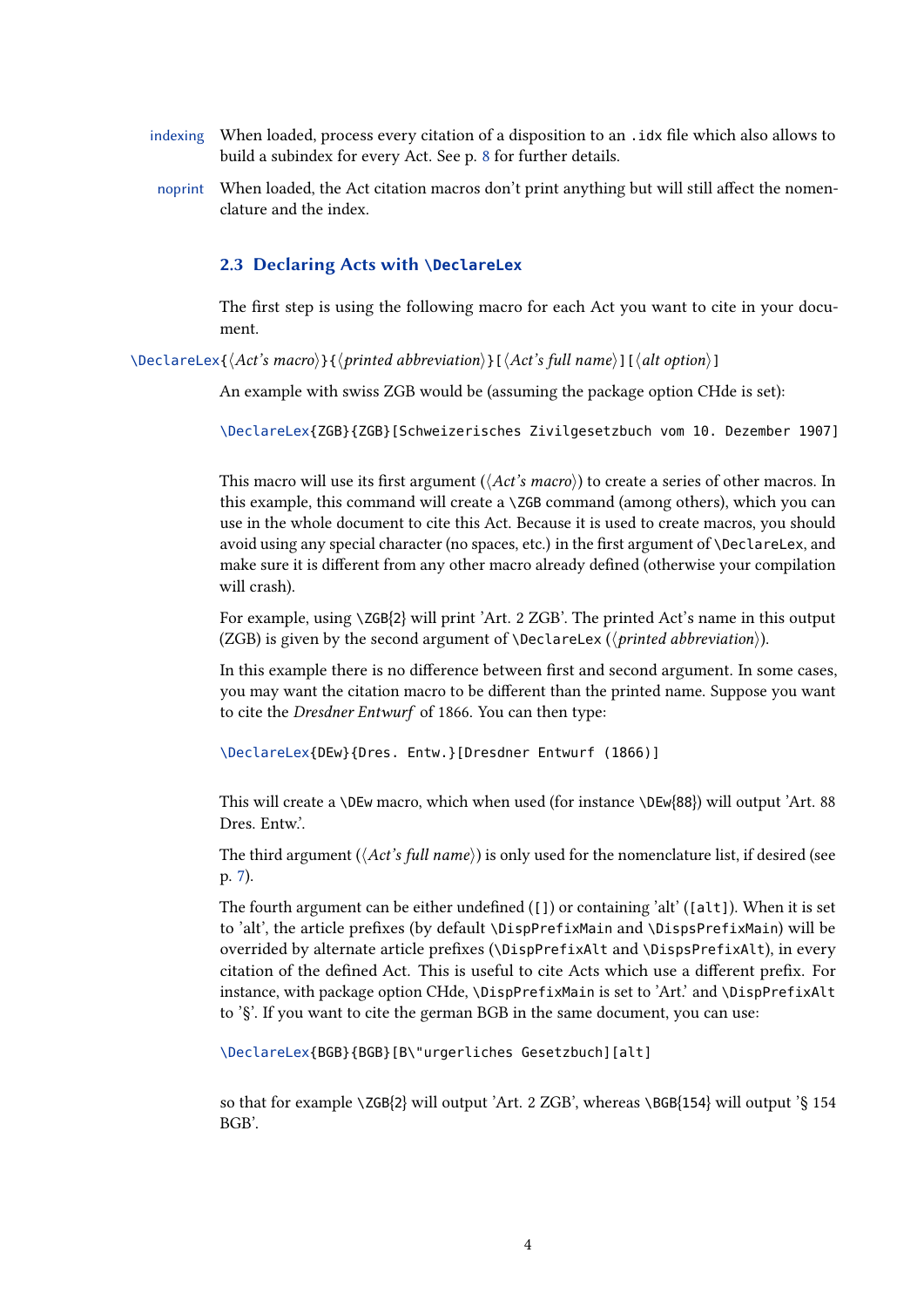#### <span id="page-4-0"></span>2.4 Citing legal provisions

#### 2.4.1 Main macros

The \DeclareLex creates for each Act the following macros:

 $\setminus\langle Act\hat{s}~macro\rangle{\{\langle art./Art.\rangle\}}[\langle al./Abs.\rangle][\langle ch./Ziff.\rangle][\langle let/lit.\rangle]$ 

 $\np\langle Act's\ macro\rangle\{\langle art.Art.\rangle\}[\langle al.Abs.\rangle][\langle ch.Ziff.\rangle][\langle let/lit.\rangle]$ 

 $\setminus$   $\langle$  *Act's macro* $\rangle$ ns{ $\langle$  *art./Art.* $\rangle$ }[ $\langle$  *al./Abs.* $\rangle$ ][ $\langle$  *ch./Ziff.* $\rangle$ ][ $\langle$  *let./lit.* $\rangle$ ]

 $\np\langle Act's\ macro\rangle$ ns{ $\langle art./Art.\rangle$ ][ $\langle al.Abs.\rangle$ ][ $\langle ch./Ziff.\rangle$ ][ $\langle let./lit.\rangle$ ]

As you can see, the control sequences names of these macros depend on the  $\langle Act\hat{s}$  macro $\rangle$ set as first argument in \DeclareLex. In the csnames, 'np' stands for 'no prefix' and 'ns' for 'no suffix' (the suffix being the Act's name). That explains the output of the macros, as the following example will show.

An example with swiss ZGB would be (assuming the package option CHde is set) :

\DeclareLex{ZGB}{ZGB}[Schweizerisches Zivilgesetzbuch vom 10. Dezember 1907]

which allows you to you use the following in your document

\ZGB{2}[1] \npZGB{2}[1] \ZGBns{2}[1] \npZGBns{2}[1] Art. 2 Abs. 1 ZGB 2 Abs. 1 ZGB Art. 2 Abs. 1 2 Abs. 1

These variants are useful to write lists of dispositions in your text. For instance, if you type:

'Siehe insbesondere \ZGBns{2}[2], \npZGBns{3}[1] und \npZGB{8}'

you will get

'Siehe insbesondere Art. 2 Abs. 2, 3 Abs. 1 und 8 ZGB'

instead of getting

'Siehe insbesondere Art. 2 Abs. 2 ZGB, Art. 3 Abs. 1 ZGB und Art. 8 ZGB'

(which would be by far less elegant).

An example with letters:

\DeclareLex{OR}{OR} \OR{40a}[1][][b]

will output 'Art. 40a Abs. 1 lit. b OR'.

Note that the prefix will detect if you're citing more than one provision and will then be in plural form (for instance, §§ instead of §).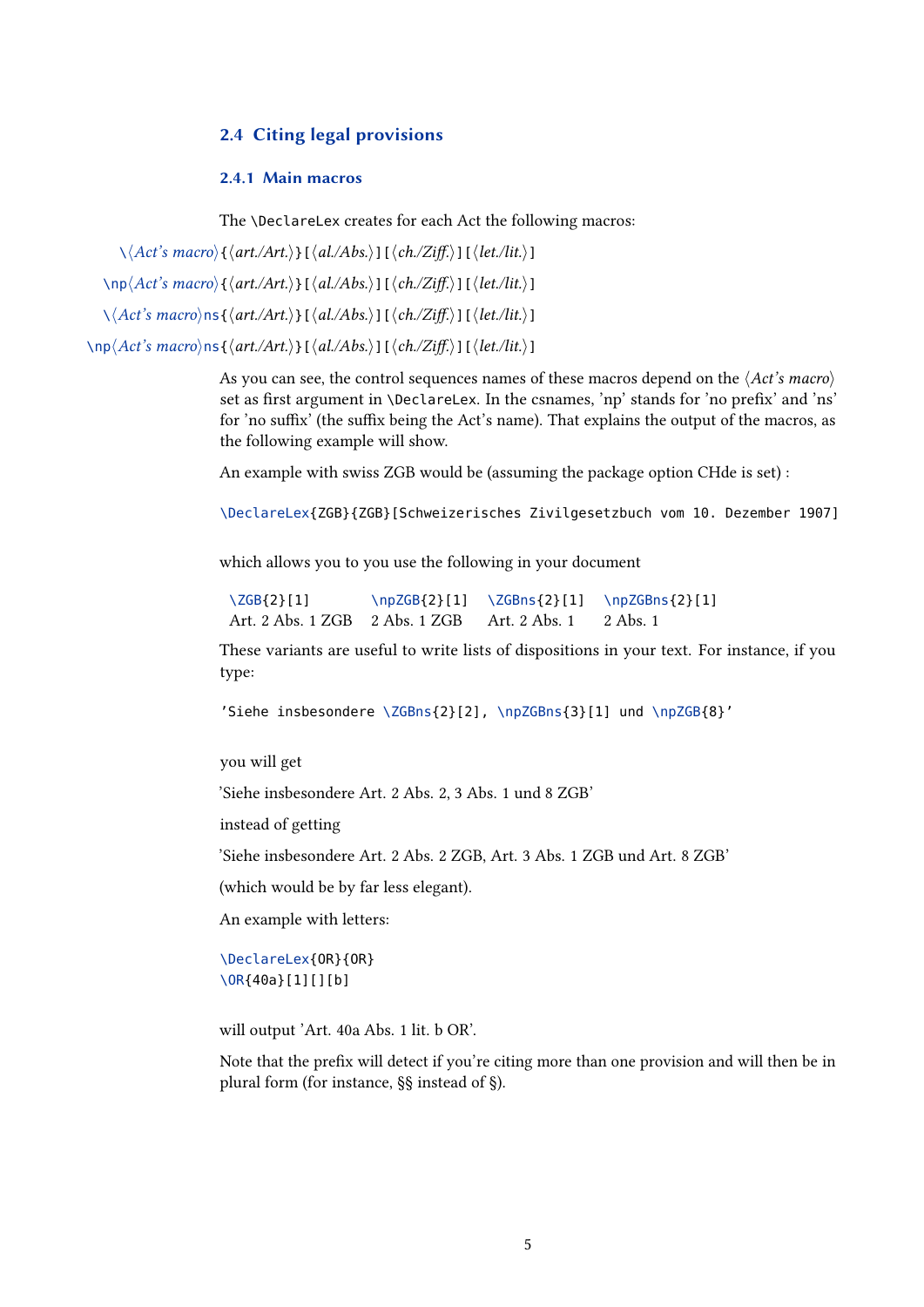#### <span id="page-5-0"></span>2.4.2 Additionnal macros

You should also use the following macros in the arguments of  $\langle \langle abbrevation \rangle$  and the other main macros listed in the previous section:

 $\setminus \text{sq}$   $\setminus \text{sq}$   $\setminus \text{e}$   $\setminus \text{e}$   $\setminus \text{e}$   $\setminus \text{e}$   $\setminus \text{e}$   $\setminus \text{e}$   $\setminus \text{e}$   $\setminus \text{e}$   $\setminus \text{e}$   $\setminus \text{e}$   $\setminus \text{e}$   $\setminus \text{e}$   $\setminus \text{e}$   $\setminus \text{e}$   $\setminus \text{e}$   $\setminus \text{e}$   $\setminus \text{e}$   $\setminus \text{e}$  sq. sqq. *bis ter quater* \quinquies \sexies \septies \octies \nonies *quinquies sexies septies octies nonies*

Example (with package option CHde):

```
\DeclareLex{FG}{FG}[Fiktives Gesetz]
\FG{40\quinquies}[1 \sqq]
```
Output: Art.  $40^{quinquies}$  Abs. 1 ff. FG

#### 2.5 Important note: don't use the citation macros in titles

You shouldn't use the citation commands in the titles (chapter, section, etc.). If you do so, output will be normally printed but the Act will probably disappear from the nomenclature list. If you still want the index features, please use the macro \idx $\langle$ Act's macro\ (see p. [9\)](#page-8-0).

For instance, instead of writing this:

\section{Le fardeau de la preuve (\CC{8})}

write this:

\section{Le fardeau de la preuve (art. 8 CC)}\idxCC{8}

### 3 Customizing shortcuts and prefixes

Default shortcuts are listed in the annex (p. [9\)](#page-8-0) and depend on the language/region options.

You can fully customize them by using the following macro:

\RenewLexShortcut{ $\langle LexShortcut{\rangle}{\langle redefinition{\rangle}[nomenclature{\rangle}]$ 

Suppose you want for instance that  $\langle Act's \text{ macro} \rangle$  commands output full 'article' or 'articles' instead of 'art.'. You can do it this way:

\RenewLexShortcut{DispPrefixMain}{article }[] \RenewLexShortcut{DispsPrefixMain}{articles }[]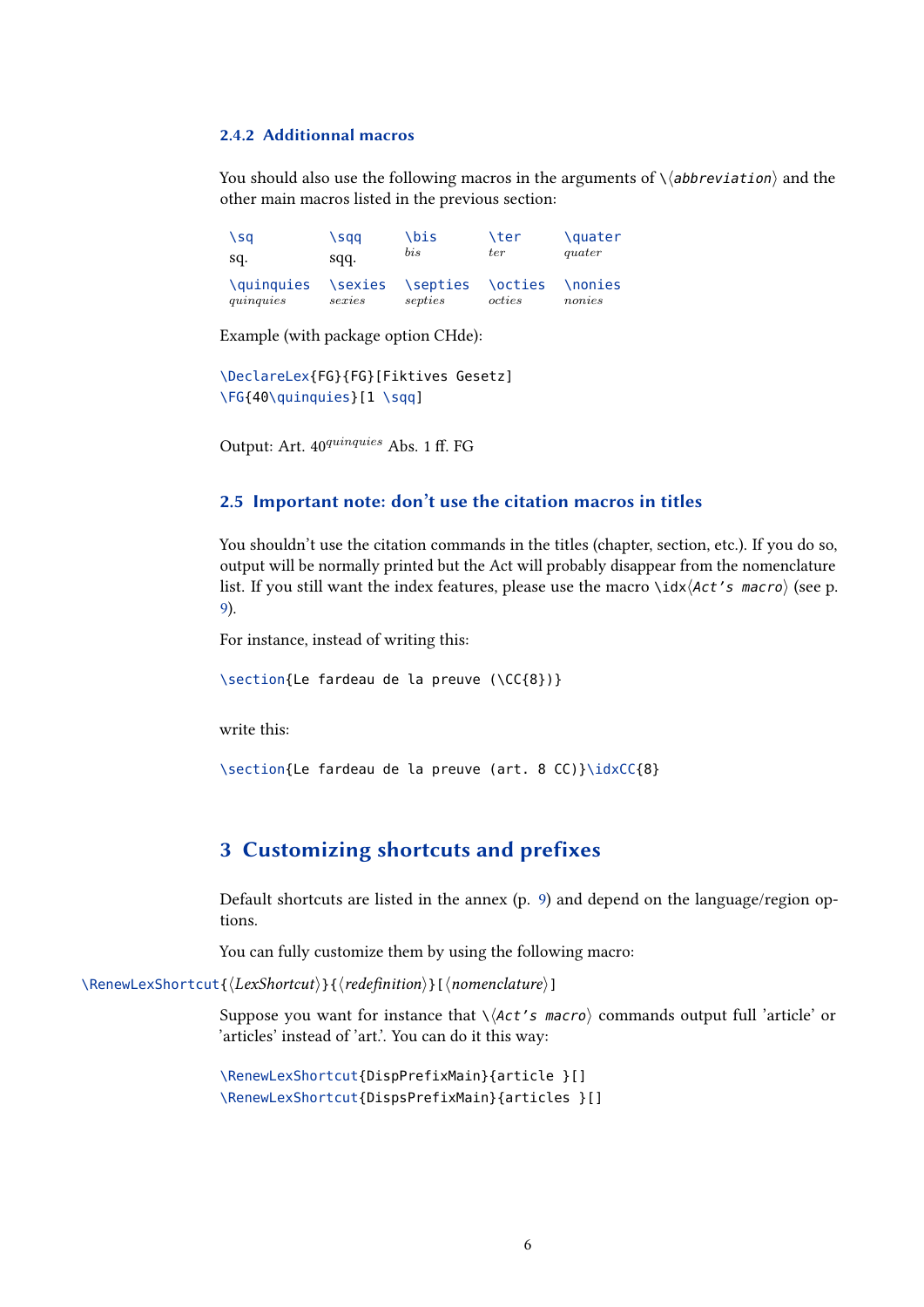<span id="page-6-0"></span>By leaving the third argument blank, you ensure this redened shortcut won't appear in the nomenclature list anymore.

The complete list of LexShortcuts which can be renewed is in the annex.

A precision about the nomenclature list title: it is controlled by the macro \nomname, which should be modified by a regular \renewcommand and not by \RenewLexShortcut.

### 4 Building a nomenclature list containing the cited Acts' titles

#### 4.1 Basics

The following conditions must be concurrently fulfilled in order for an Act to appear in the nomenclature list:

- 1. the Act must have been declared with \DeclareLex
- 2. the third argument of  $\Delta E$  (i. e. the full name of the Act) has to be defined (otherwise it makes no sense to have it in the list!)
- 3. the Act must have been at least cited once in the document, using either  $\setminus$  (Act's macro) or any other main citation macro (see list above: [2.4.1\)](#page-4-0).

Follow these steps:

- 1. Activate the nomencl and/or shortcutstolist options of lexref.
- 2. Do a latex compilation. This will create a .nlo file in the directory where your .tex file is located.
- 3. Open a terminal window and get to the directory where your .tex file is located (on UNIX-like systems, use the 'cd' command to do so).
- 4. Type the following in the terminal (replace 'filename' by the name of the file you want to process):

makeindex filename.nlo -s nomencl.ist -o filename.nls

This will create .nls file in the directory where your .tex file is located.

- 5. Return to your ETEX editor and put \printnomenclature where you want the list to be printed.
- 6. Run latex once again.

For any additionnal information, you should check the nomencl package documentation.

#### 4.2 Adding any other shortcut to the nomenclature list

Simply use in your .tex file

```
\nomenclature{\langle shortcut\rangle}{\langle nomenclature\rangle}
```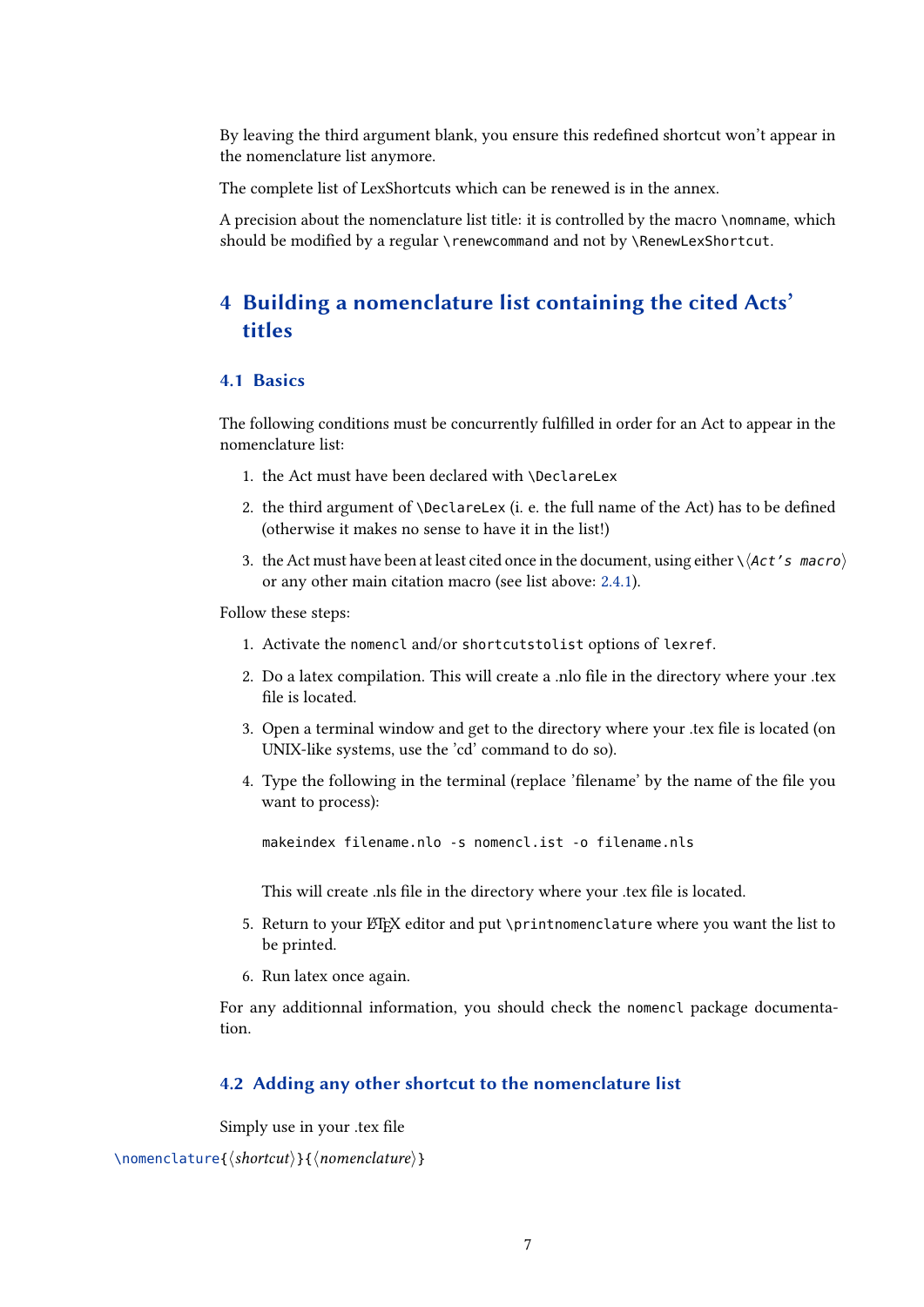<span id="page-7-0"></span>for every item of the nomenclature list, then rerun the steps 2-4 and 6 of the procedure described above.

### 5 Indexing citations of provisions

#### 5.1 Basics

The following conditions must concurrently be fulfilled in order for the references to be indexed:

- 1. the Act must have been declared with \DeclareLex
- 2. the Act must have been at least cited once in the document, using either  $\setminus \langle Act's \text{ macro} \rangle$ , any other main citation macro (see list above: [2.4.1\)](#page-4-0) or \idx $\langle$ Act's macro $\rangle$

Follow these steps:

- 1. Activate the indexing option of lexref.
- 2. Do a latex compilation. This will create a .idx file in the directory where your .tex file is located.
- 3. Open a terminal window and run the following script (replace 'filename' by the name of the file you want to process):

splitindex.pl filename.idx

It may be a bit more complicated, e. g. you'll have to locate the splitindex.pl in your texlive directory and then, in the terminal, run the script on the file specifying its absolute path, etc.

This script will create a new .idx file for each different Act cited in the document, follwing this syntax  $\langle$  filename $\rangle$ - $\langle$ Act's macro $\rangle$ .idx

- 4. get to the directory where your .tex file is located (on UNIX-like systems, use the 'cd' command to do so).
- 5. run the following command in the terminal, once for every different abbreviation (replace 'filename' and 'abbreviation' by the one you actually use)

makeindex filename-abbreviation.idx

(Please note that on some configurations, this step wasn't necessary.)

This will create .ilg and .ind files for every abbreviation.

6. Return to your LATEX editor and insert the following macros where you want your index printed:

```
\pagebreak
\section*{Cited Acts' index}% Modify this title as you wish
\twocolumn
\printindex*
```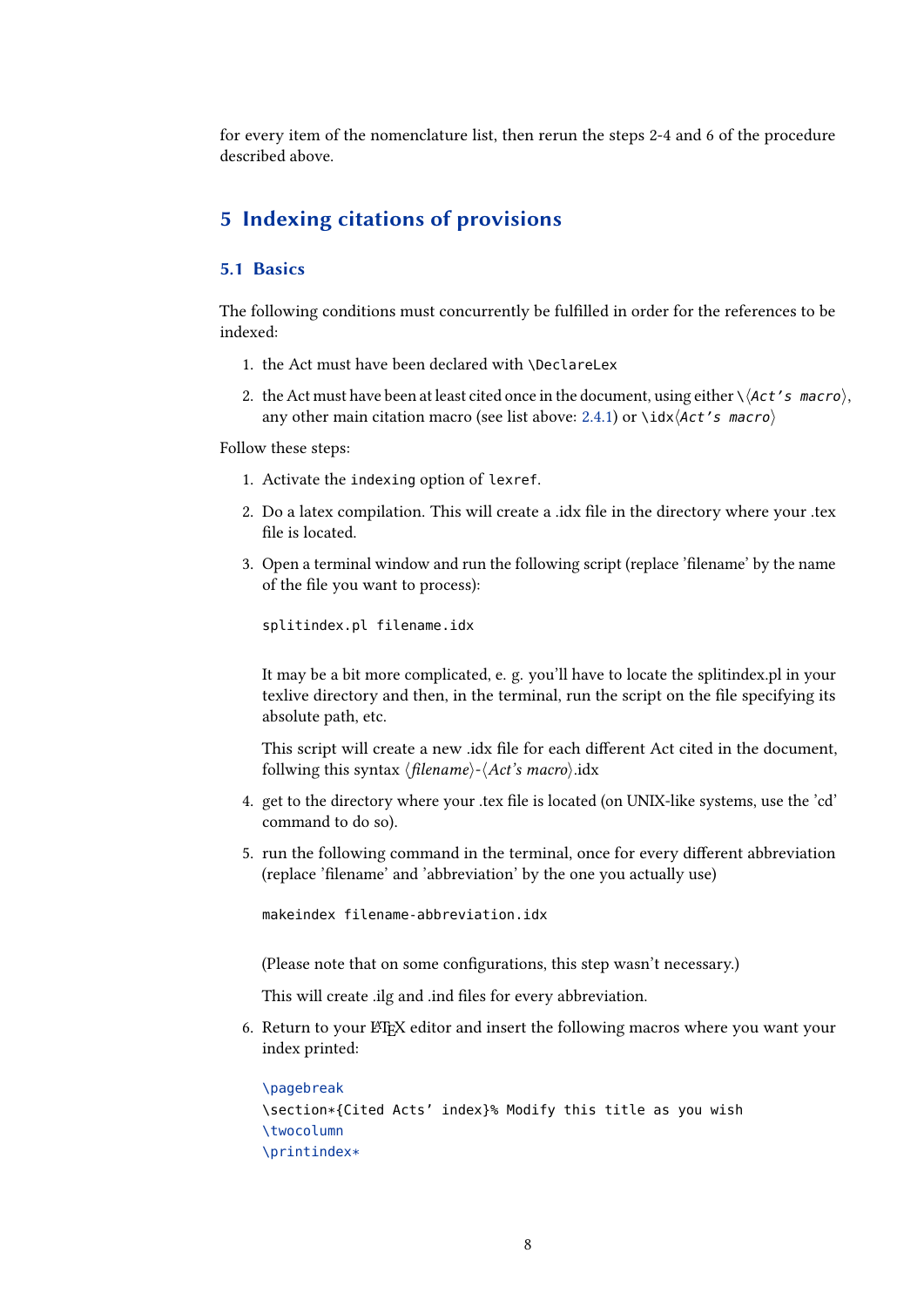<span id="page-8-0"></span>You can finetune the output by using a \printindex[ $\langle$ Act's macro $\rangle$ ] macro for every Act appearing in the index, rather than using \printindex\*. This will also allow you to print other indexes than the Acts' index (general index, authors index, etc.). See the splitidx manual for further information.

7. Run latex once again.

#### 5.2 Indexing without printing

If you want to do this globally, you should consider the noprint option (see p. [3\)](#page-2-0).

If, for any reason, you want to create an index entry at a given location in your file without having any printed output there, you can use

 $\iota\idx\langle Act\acute{s}~macro\rangle{\{\langle art./Art.\rangle\}}[~\langle par/al./Abs.\rangle][~\langle nr/ch./Ziff.\rangle][~\langle let./lit.\rangle]$ 

The  $\langle abbreviation \rangle$  is the first argument used in \DeclareLex.

### 6 Version History

#### Version 1.1*α*, 11 January 2015

- Modification of the \DeclareLex macro, which has now four arguments instead of three. Aim is to separate the csname used for citations and the printed act's name.
- Fixed a bug regarding the nomenclature, now using toggles to ensure that the \nomenclature macro will be only issued once per abbreviation.

#### Version 1.0.1*α*, 21 January 2014

Minor bug fix (unwanted space).

#### Version 1.0*α*, 3 December 2013

First public version.

## 7 Annex: Default shortcuts (depending on language)